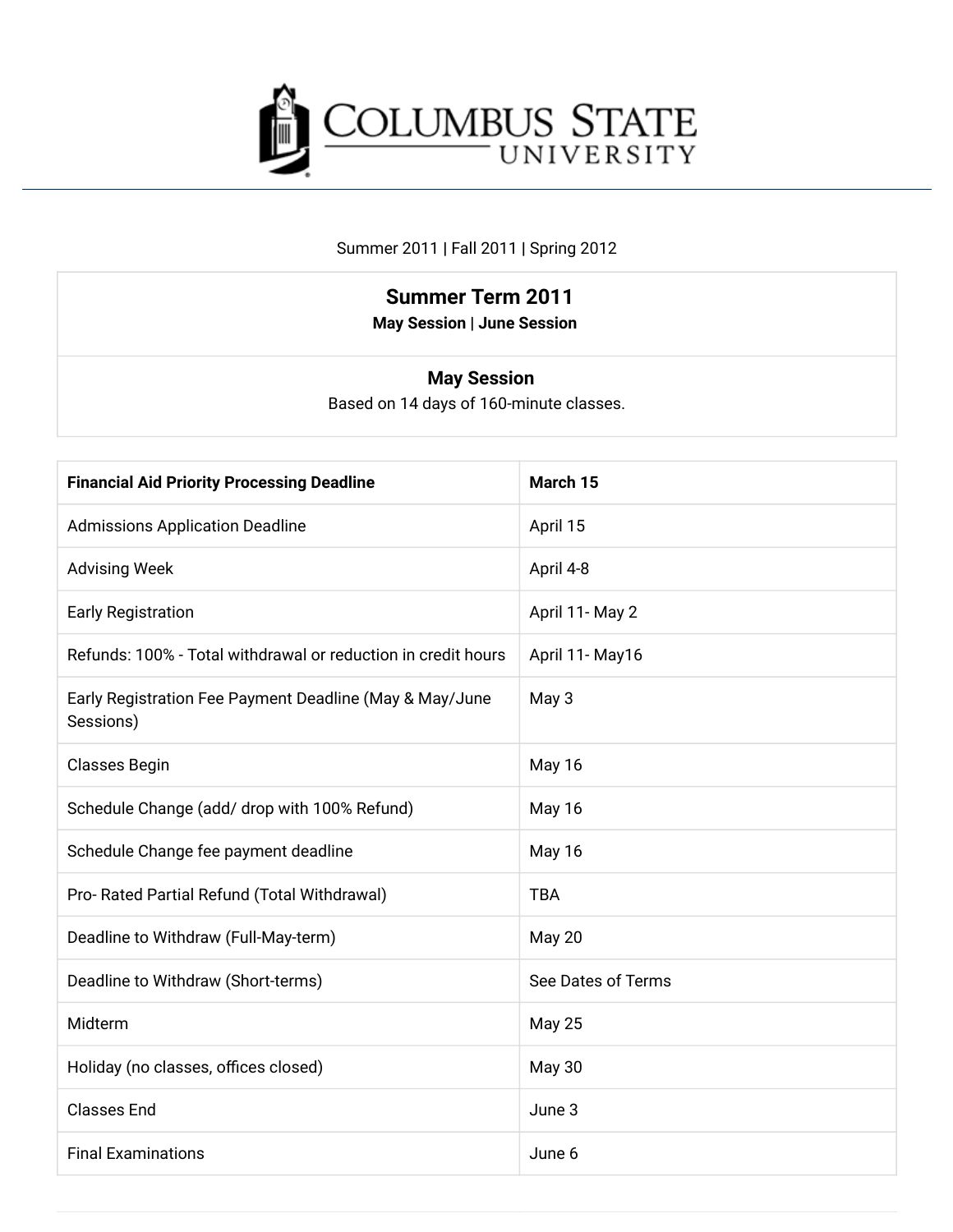| <b>Financial Aid Priority Processing Deadline</b> | March 15 |
|---------------------------------------------------|----------|
| Grades are due                                    | June 10  |
| Grades are official                               | August 9 |
|                                                   | гo       |

### **June Session** Based on 27 days of 85-minute classes, 13 days of 175-minute classes, and 7 weeks of instruction.

| <b>Financial Aid Priority Processing Deadline</b>             | March 15           |
|---------------------------------------------------------------|--------------------|
| <b>Admissions Application Deadline</b>                        |                    |
| Undergraduate                                                 | May 13             |
| Graduate                                                      | May 27             |
| <b>Advising Week</b>                                          | April 4-8          |
| <b>Early Registration</b>                                     | April 11- May 2    |
| Refunds: 100% - Total withdrawal or reduction in credit hours | April 11- June 14  |
| Early Registration Fee Payment Deadline (June Session)        | May 3              |
| Application Deadline for Summer Graduation                    | May 9              |
| <b>Summer Open Registration</b>                               | May 16- June 8     |
| <b>New Student Orientation</b>                                | June 8             |
| Late Registration                                             | June 9             |
| <b>Classes Begin</b>                                          | June 13            |
| Schedule Change (add/ drop with 100% Refund)                  | June 13-14         |
| Schedule Change fee payment deadline                          | June 14            |
| Pro- Rated Partial Refund (Total Withdrawal)                  | TBA                |
| Deadline to Withdraw (Full-June-term)                         | June 23            |
| Deadline to Withdraw (Short-terms)                            | See Dates of Terms |
| Holiday (no classes, offices closed)                          | July 4             |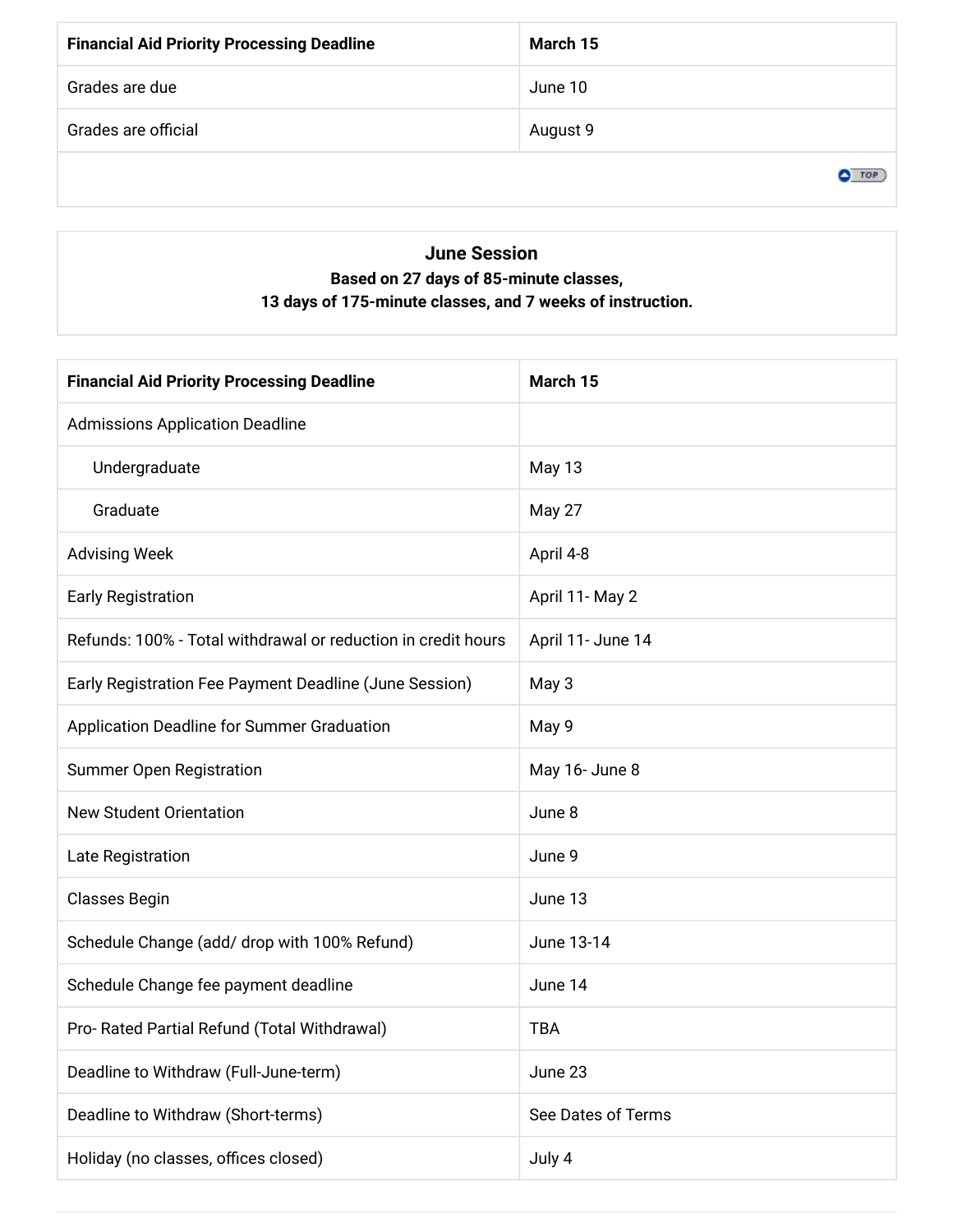| March 15               |
|------------------------|
| July 5                 |
| July 28*               |
| July 29-30, August 1-3 |
| August 4 (10:00am)     |
| August 9               |
|                        |

\*The last class day for regular full June term Tues- Thurs classes is Tues, July 26th. See Dates of Terms. OFTOP

### **Fall Semester 2011**

Based on 45 days of 50-minute classes, 30 days of 75-minute classes, and 14 days of 160-minute classes for a three credit hour course.

| <b>Advising Week</b>                               | April 4-8            |
|----------------------------------------------------|----------------------|
| <b>Early Registration</b>                          |                      |
| <b>G</b> Seniors, Post-baccalaureate, and Graduate | April 11- July 28    |
| <b>O</b> Freshman                                  | April 12- July 28    |
| <b>A</b> Sophomores and Juniors                    | April 13- July 28    |
| <b>A</b> Non-degree, Transient, and Audit Students | April 14- July 28    |
| <b>Financial Aid Priority Processing Deadline</b>  | May 1                |
| <b>New Student Orientation</b>                     | See Various Dates    |
| <b>Priority Application Deadline</b>               | May 1                |
| <b>Admissions Application Deadline</b>             |                      |
| Undergraduate                                      | June 30              |
| Graduate                                           | July 29              |
| Doctorate                                          | February 1           |
| Early Registration Fee Payment Deadline            | July 28              |
| Late Registration                                  | August 11            |
| Refunds: Total Withdrawal 100%                     | August 11- August 19 |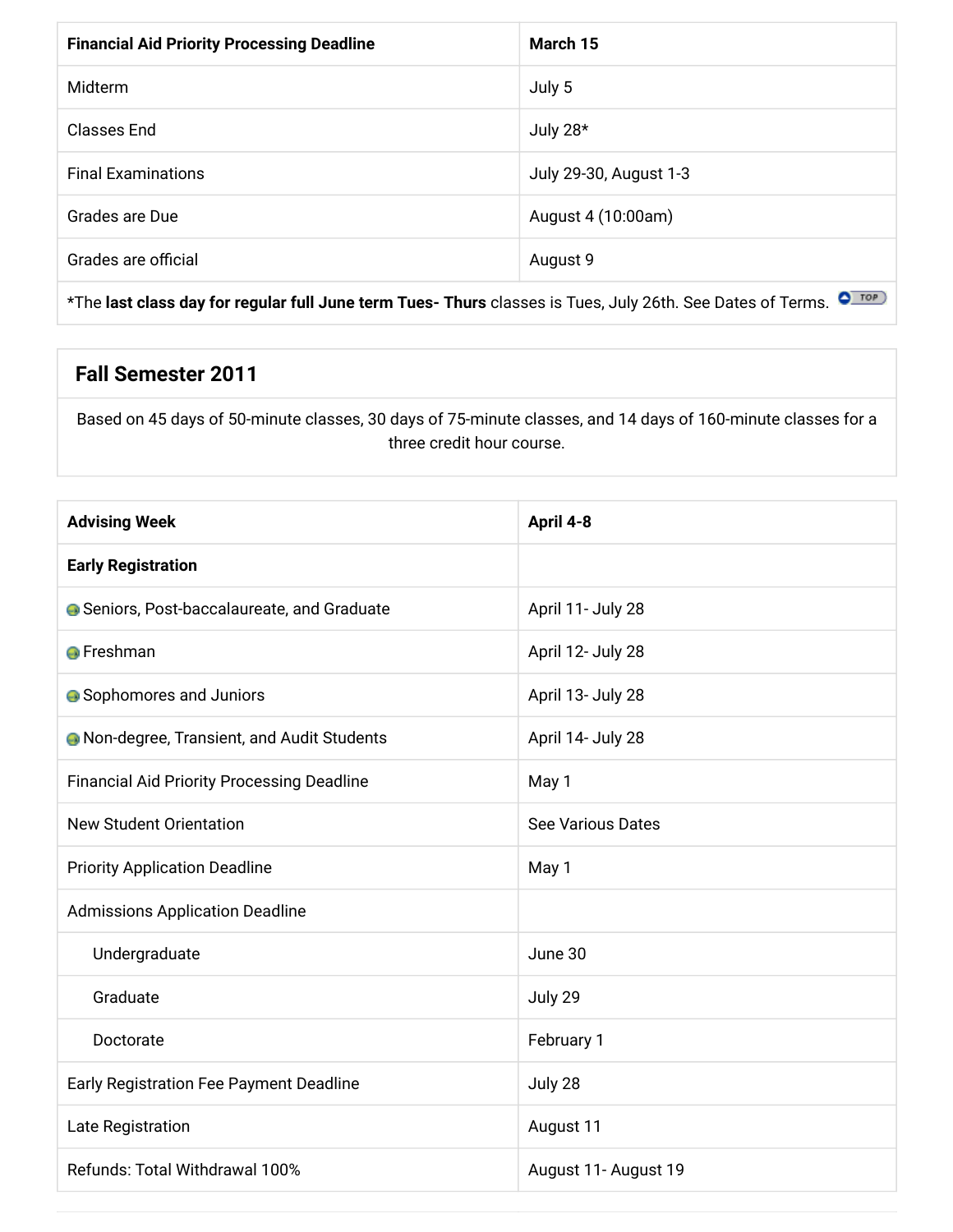| <b>Advising Week</b>                                             | April 4-8           |
|------------------------------------------------------------------|---------------------|
| <b>Classes Begin</b>                                             | August 15           |
| Schedule Change for Full-Term Courses, Drop/Add (100%<br>Refund) | <b>August 15-19</b> |
| Fee payment deadline for late Registration/Schedule change       | August 19           |
| Pell Grant payments based on enrollment as of this date          | August 19           |
| Application to Graduate Fall 2011 Due                            | August 26           |
| Pro- Rated Partial Refund (Total Withdrawal)                     | <b>TBA</b>          |
| Labor Day Holiday (no classes, offices closed)                   | September 5         |
| Deadline to Withdraw (full-term)                                 | September 9         |
| Deadline to Withdraw (short terms)                               | See Dates of Terms  |
| Midterm                                                          | October 6           |
| Fall Break (no classes)                                          | October 10-11       |

For Spring 2012 Admissions, Advising, Registration and other dates that occur during Fall, please see the Spring 2012 Calendar

| Thanksgiving Holiday Break (no classes)     | November 23-27                                                                 |
|---------------------------------------------|--------------------------------------------------------------------------------|
| Thanksgiving Holiday Break (offices closed) | November 24-27                                                                 |
| <b>Student Course Evaluations</b>           | October 15-29 (midterm courses), November 18-<br>December 5(full-term courses) |
| <b>Classes End</b>                          | December 5                                                                     |
| <b>Study Day</b>                            | December 6                                                                     |
| <b>Final Examinations</b>                   | December 7-10, 12-13                                                           |
| <b>Graduation Ceremony</b>                  | December 16 (evening)                                                          |
| Grades are Due                              | December 16 (10:00 a.m.)                                                       |
| Grades are Official                         | January 3 2012                                                                 |

 $\bullet$  TOP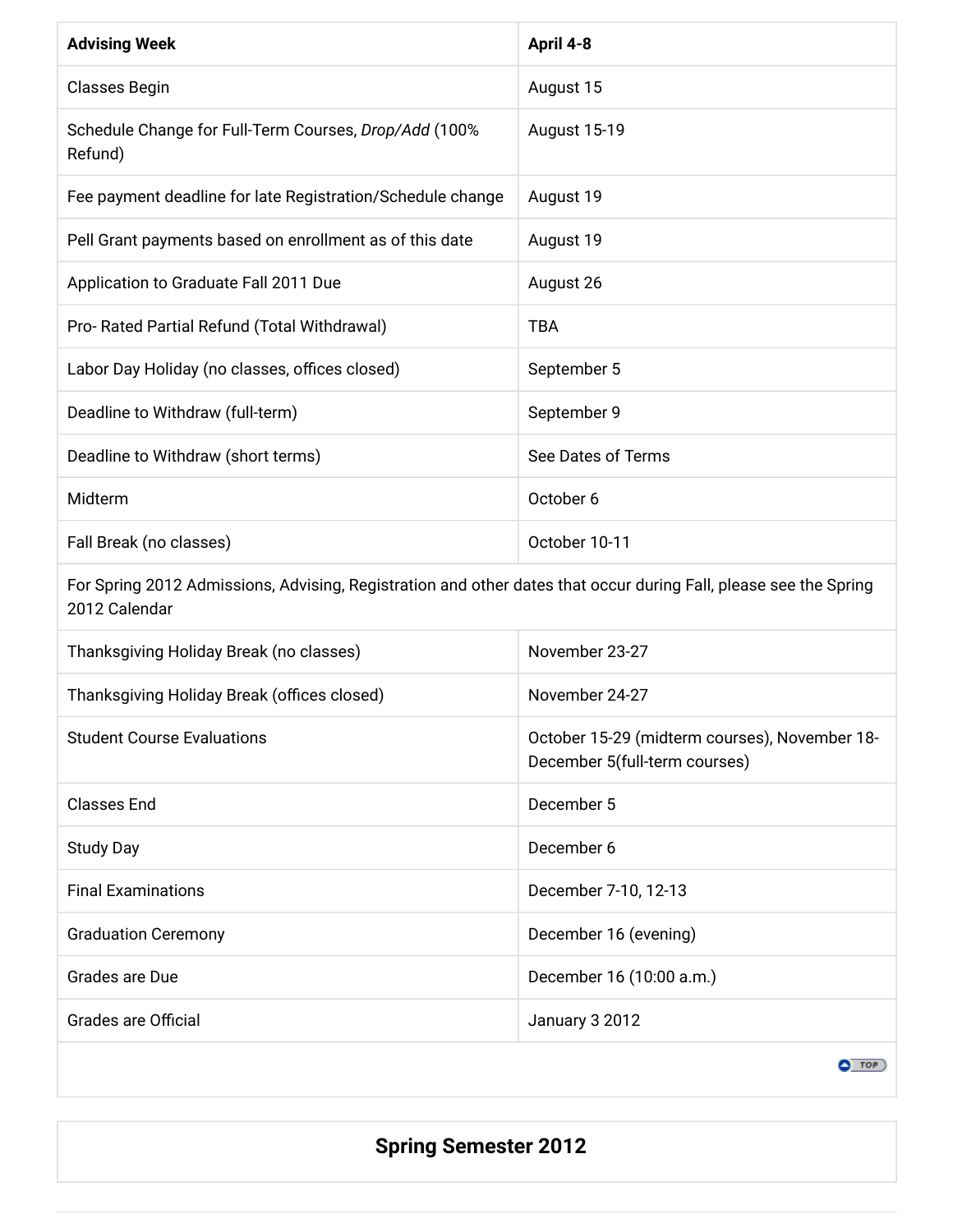## **Spring Semester 2012**

Based on 45 days of 50-minute classes, 30 days of 75-minute classes, and 14 days of 160-minute classes for a three credit hour course.

| <b>Advising Week</b>                                             | October 24-28           |
|------------------------------------------------------------------|-------------------------|
| <b>Financial Aid Priority Processing Deadline</b>                | November 1              |
| <b>Early Registration</b>                                        |                         |
| <b>G</b> Seniors, Post-baccalaureate, and Graduate               | October 31- December 13 |
| <b>O</b> Freshman                                                | November 1- December 13 |
| <b>•</b> Sophomores and Juniors                                  | November 2- December 13 |
| <b>A</b> Non-degree, Transient, and Audit Students               | November 3- December 13 |
| <b>Admissions Application Deadline</b>                           |                         |
| Undergraduate                                                    | November 30             |
| Graduate                                                         | December 2              |
| Early Registration Fee Payment Deadline                          | December 14             |
| Late Registration                                                | January 5               |
| Classes Begin                                                    | January 9               |
| Schedule Change for Full-Term Courses, Drop/Add (100%<br>Refund) | January 9-13            |
| Pell Grant payments based on enrollment as of this date          | January 13              |
| Fee Payment deadline for late Registration/Schedule Change       | January 13              |
| Pro-Rated Partial Refund (Total Withdrawal)                      | <b>TBA</b>              |
| Martin Luther King Holiday (no classes, offices closed)          | January 16              |
| Deadline to Withdraw (full-term)                                 | February 3              |
| Deadline to Withdraw (short terms)                               | See Dates of Terms      |
| Midterm                                                          | March 1                 |
| Spring Break (no classes)                                        | March 5-11              |
| <b>Student Course Evaluations</b>                                | April 16-30             |